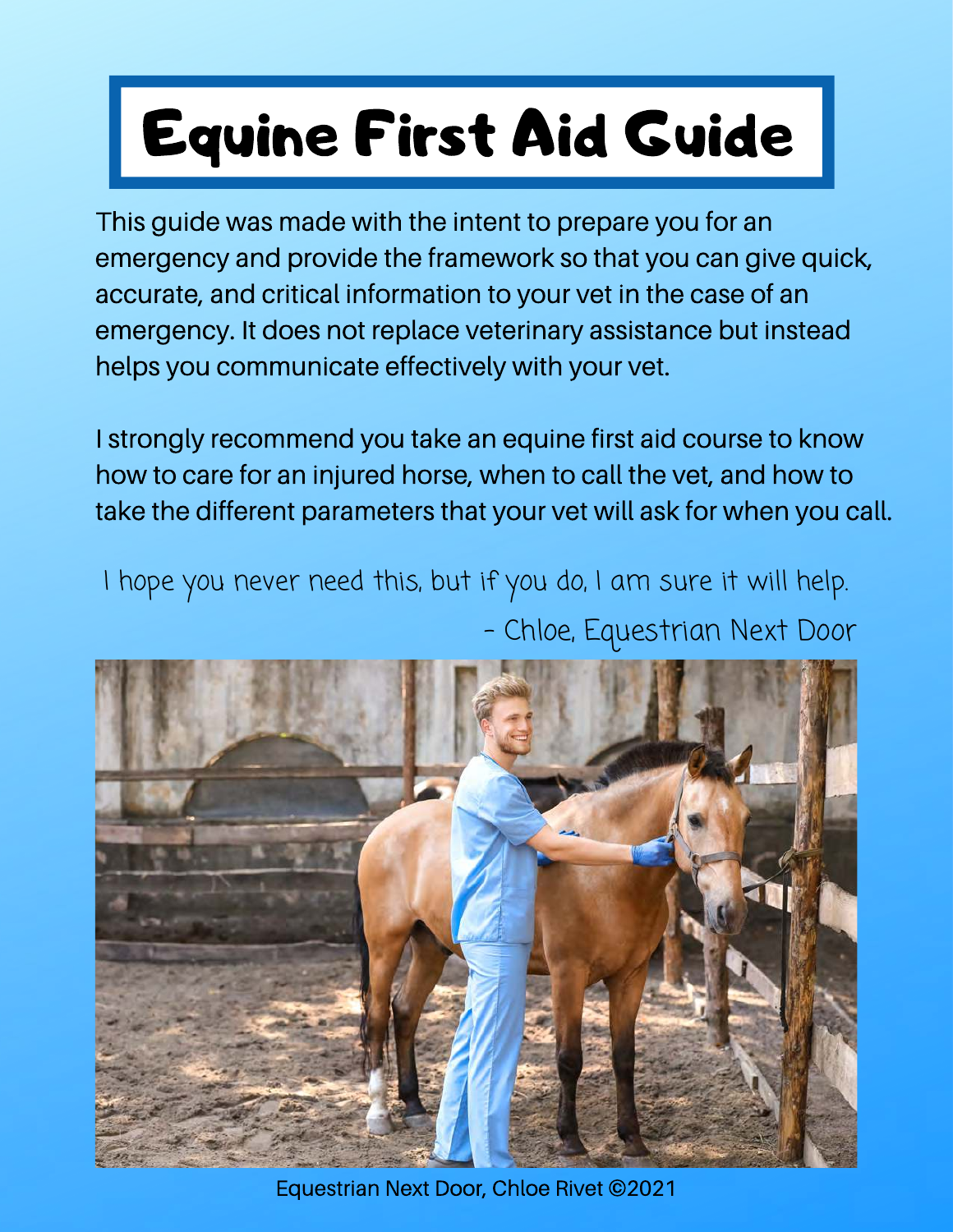# First Aid Kit Checklist

- Aluminum pan
- Gauze pads 3-inch square
- Cotton roll
- Gauze roll
- Diapers (Size 5)  $\bullet$
- Vetwrap
- Duct tape
- Razors
- Q-tips  $\bullet$
- Syringe (20cc min)
- Liquid antiseptic
- Chlorhexidine
- Antiseptic wound spray  $\bullet$
- Washcloth
- Plastic wrap
- Epsom salts  $\bullet$
- Stethoscope
- Weight tape/tape measure  $\bullet$
- Rectal veterinary thermometer  *Label it!*
- Alcohol swabs
- Notepad/pencils (pens can freeze in the winter)
- Hot/cold pack
- Rubbing alcohol
- Latex gloves
- Wet wipes
- Safety scissors
- Flashlight/headlamp
- Paracord
- Garbage bags
- Forceps/tweezers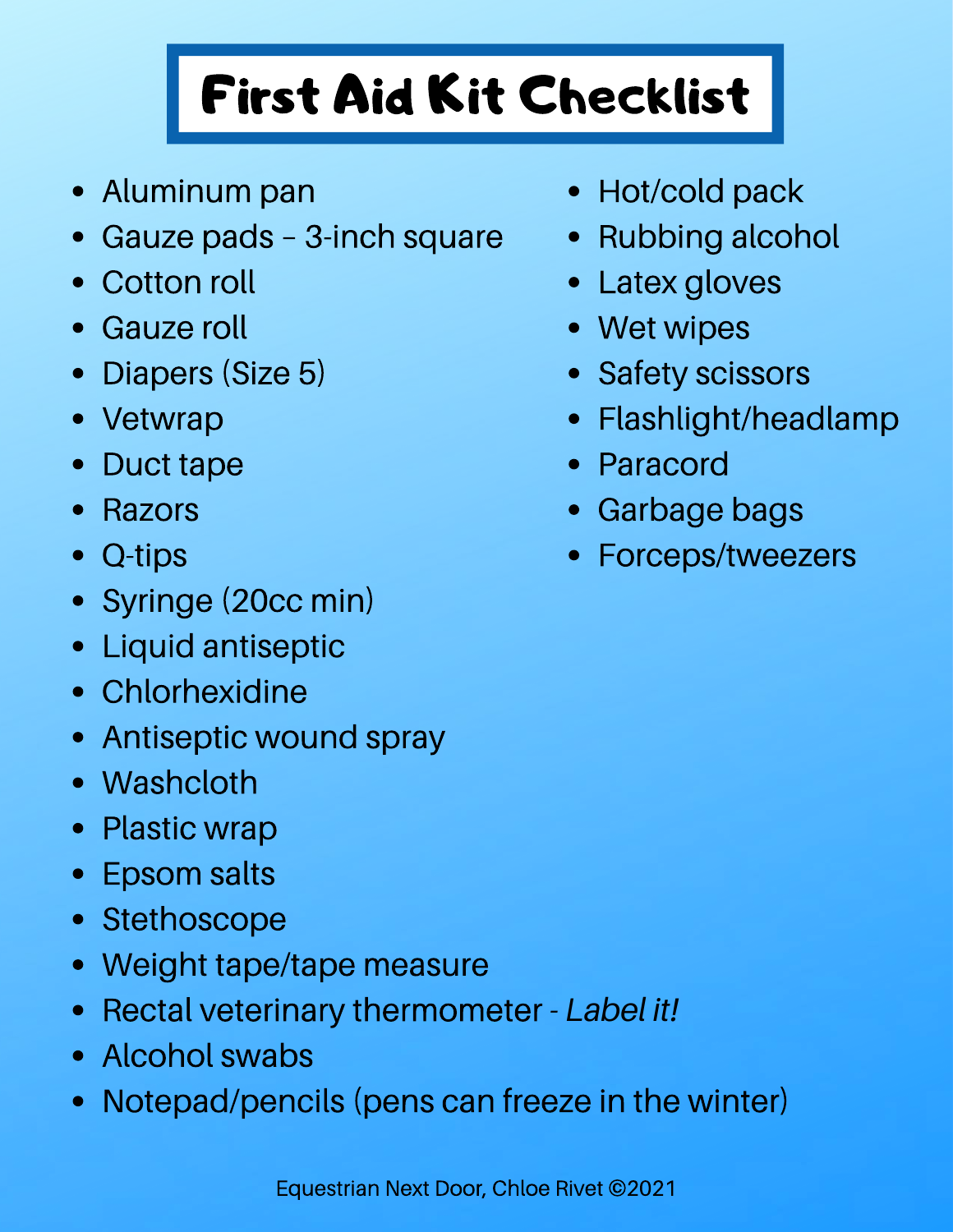# What's normal for a horse

**Temperature** 99-101°F (37.5 - 38.5° C)

Pulse **Pulse Horse 28-48 bpm** Foals 80-120 bpm Yearlings 40-60 bpm

**Respiration** 8–14 breaths per minute

## Not sure how to take these? Check out these resources

Measuring Temperature, [Pulse, & Respiration \(TPR\):](https://esc.rutgers.edu/fact_sheet/measuring-tpr/) What's Normal for My Horse?

KNOW YOUR [HORSE'S](https://hygain.com.au/blogs/library/know-horses-vital-signs) VITAL SIGNS

Equestrian Next Door, Chloe Rivet ©2021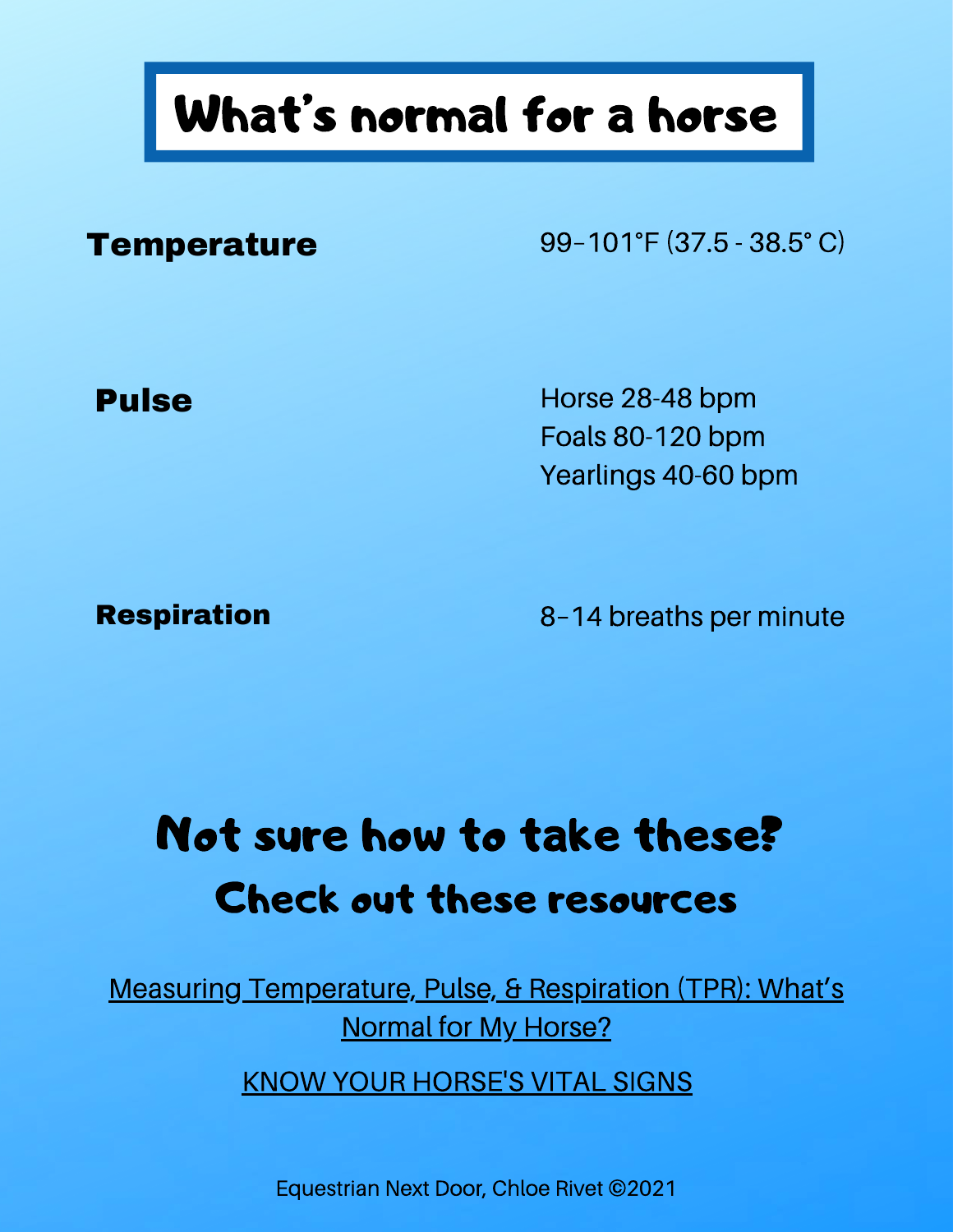## TPR Log

| <b>Horse</b> | Age | Gender |
|--------------|-----|--------|
|--------------|-----|--------|

**Breed** \_\_\_\_\_\_\_\_\_\_\_\_\_\_\_\_\_\_\_\_\_\_\_\_\_\_\_\_\_\_

| Date | Time | Tempera ture | Pulse | Respiration | Notes |
|------|------|--------------|-------|-------------|-------|
|      |      |              |       |             |       |
|      |      |              |       |             |       |
|      |      |              |       |             |       |
|      |      |              |       |             |       |
|      |      |              |       |             |       |
|      |      |              |       |             |       |
|      |      |              |       |             |       |